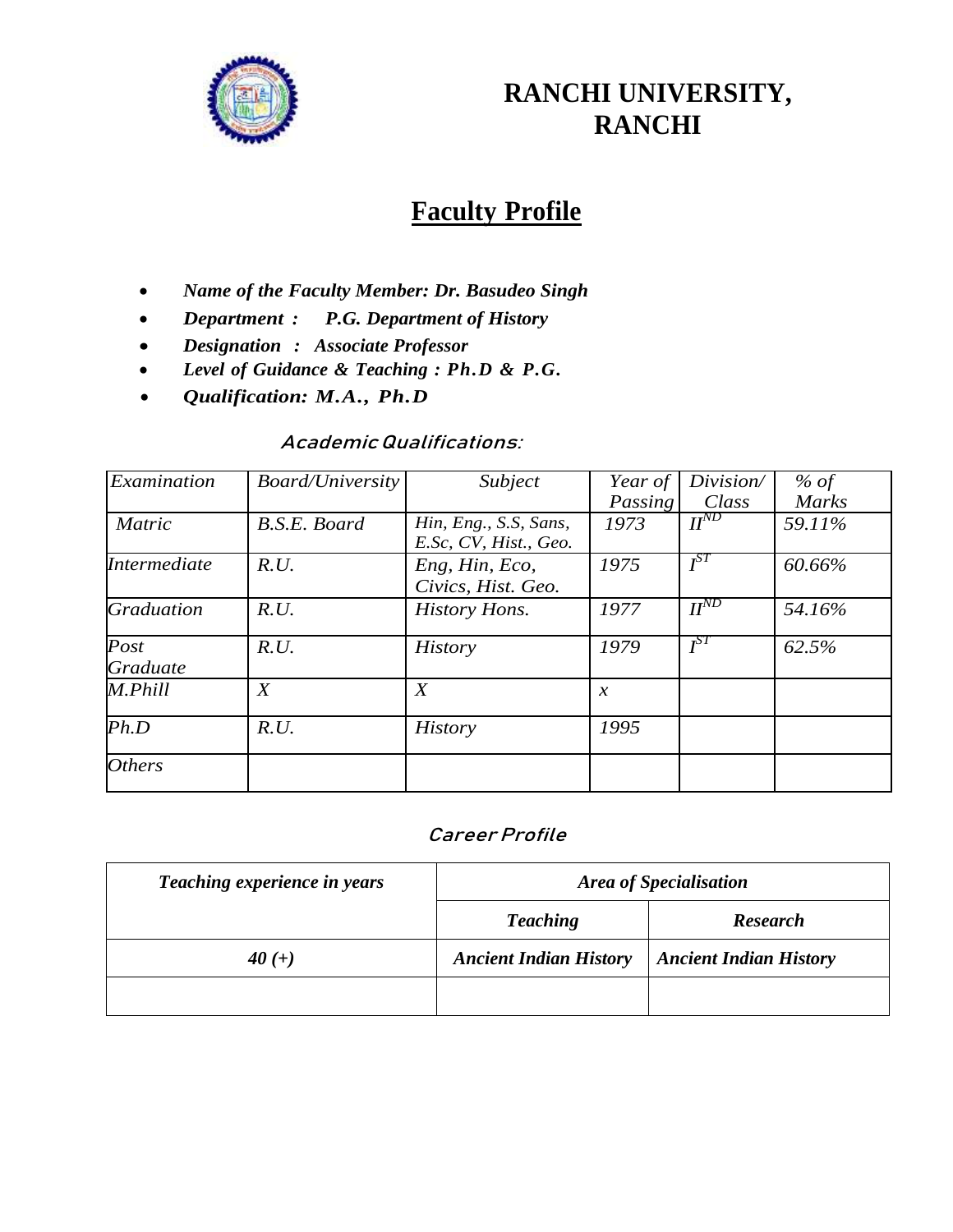#### *Research Guidance: M .Phil /Ph.D. /D.Sc. /D. Litt (May 2017 to till date):*

| Name of<br>Research<br>Scholar | Registration No.<br>& Date | Topic of research work                                  | <b>Present Status</b><br>( <i>No. of Ph.D.</i><br><i>awarded/ongoing</i> ) |
|--------------------------------|----------------------------|---------------------------------------------------------|----------------------------------------------------------------------------|
| Anup Kr. Mehta                 |                            | स्वतंत्रता आन्दोलन में पलामू का<br>योगदान               | Awarded (3.11.2017)                                                        |
| Mary Murmu                     | B/916/16 Dt. 16.06.16      | संथाल कला : ऐ एंकमाकिसे बध्ययन<br>1795 ई0 सं 1947 ई0 तक | Awarded (6.12.2022)                                                        |
| Sanjay Toppo                   |                            | झारखण्ड वन एवं जनजातियाँ (1865<br>ई0-1952 ई0)           | Submitted                                                                  |
| Aditya Kumar                   |                            |                                                         | Ongoing                                                                    |

## *Books authored/Edited/Co-Author Chapter in Book (May 2017 to till date)*

| Name of Books Subjec | Sole or Co-<br>Author | <b>ISBN</b> | Date of<br>Publicatio<br>$\boldsymbol{n}$ | Name of<br>Publishers |
|----------------------|-----------------------|-------------|-------------------------------------------|-----------------------|
|                      |                       |             |                                           |                       |
|                      |                       |             |                                           |                       |
|                      |                       |             |                                           |                       |
|                      |                       |             |                                           |                       |

#### *Number of Research papers published in Journals/Periodical (May 2017 to till date)*

| Sr.<br>No. | Title with page<br>$N$ os. | <b>ISSN</b> | Name of Journal | Date of Publication |
|------------|----------------------------|-------------|-----------------|---------------------|
|            |                            |             |                 |                     |
|            |                            |             |                 |                     |
|            |                            |             |                 |                     |
|            |                            |             |                 |                     |
|            |                            |             |                 |                     |